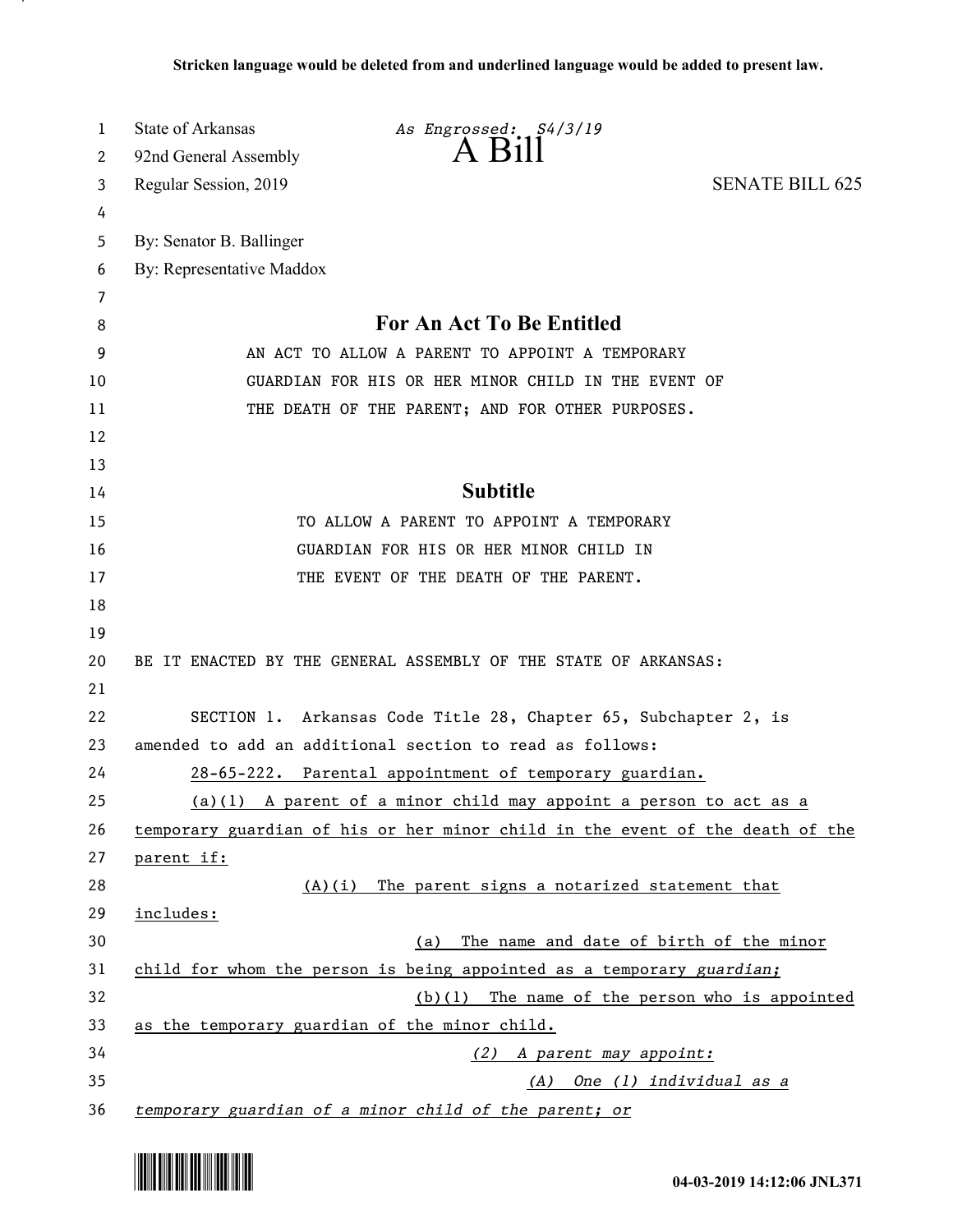| 1  | Two (2) individuals who are<br>(B)                                            |
|----|-------------------------------------------------------------------------------|
| 2  | married to each other as temporary co-guardians of a minor child of the       |
| 3  | parent; and                                                                   |
| 4  | The sworn and signed attestation of two<br>(c)                                |
| 5  | (2) witnesses that states that each witness was present and witnessed the     |
| 6  | parent sign the notarized statement in which the temporary guardian of the    |
| 7  | minor child was appointed.                                                    |
| 8  | Both parents of the minor child shall sign and<br>(iii)                       |
| 9  | notarize the written appointment of the temporary guardian if both parents of |
| 10 | the minor child are alive; and                                                |
| 11 | (B) The person whom the parent appoints as a temporary                        |
| 12 | guardian consents to the appointment in a signed and notarized statement.     |
| 13 | (2) A parent may revoke or amend his or her appointment of a                  |
| 14 | temporary guardian under subdivision (a)(1) of this section at any time       |
| 15 | before his or her death.                                                      |
| 16 | $(b)(1)$ The appointment of a temporary guardian under subsection (a) of      |
| 17 | this section is immediately effective upon the:                               |
| 18 | (A) Death of the appointing parent if the other parent is                     |
| 19 | deceased; or                                                                  |
| 20 | (B)<br>Death of both appointing parents.                                      |
| 21 | $(2)$ (A) Upon the death of an appointing parent if the other                 |
| 22 | parent is deceased or the death of both appointing parents, the appointed     |
| 23 | guardian shall have a temporary guardianship of the minor child for no more   |
| 24 | than forty-five $(45)$ days.                                                  |
| 25 | $(B)$ A court may:                                                            |
| 26 | (i) Extend the time period of the initial temporary                           |
| 27 | guardianship for an additional ninety (90) days; or                           |
| 28 | (ii) Terminate the temporary guardianship for good                            |
| 29 | cause.                                                                        |
| 30 | (c) A person appointed as a temporary guardian under subsection (a) of        |
| 31 | this section who is interested in becoming a permanent guardian for the minor |
| 32 | child shall follow all other procedures required under this chapter to obtain |
| 33 | permanent guardianship of the minor child.                                    |
| 34 | Unless otherwise provided by law, a court shall:<br>(d)                       |
| 35 | Comply with the wishes of an appointing parent; and<br>(1)                    |
| 36 | Name the person appointed as a temporary guardian by an<br>(2)                |

2 04-03-2019 14:12:06 JNL371